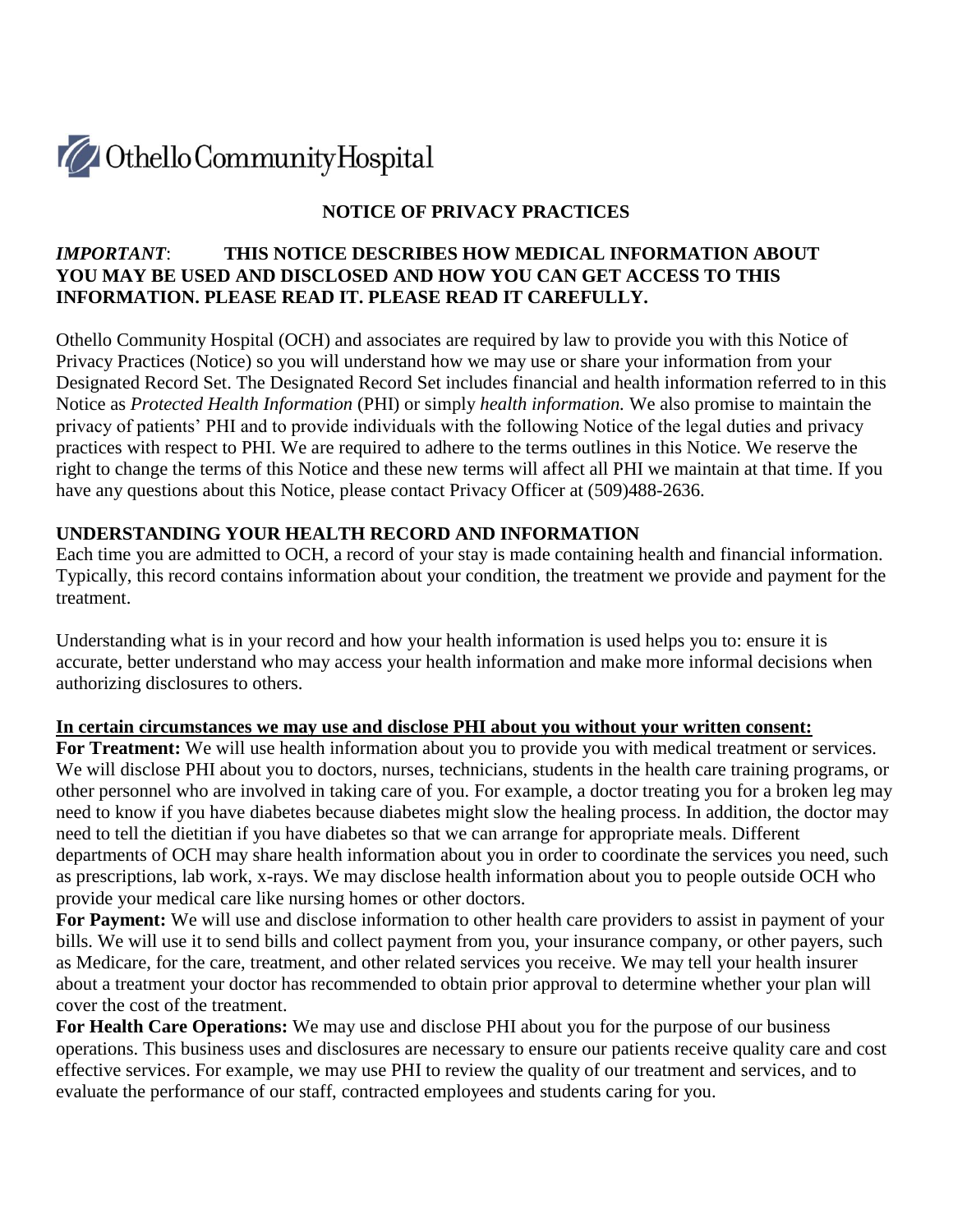**Business Associates:** We may use or disclose your PHI to an outside company that assists us in operating our health system. They perform various services for us. This includes, but is not limited to, auditing, accreditation, legal services, and consulting services. These outside companies are called "business associates" and they contract with us to keep any PHI received from us confidential in the same way we do. These companies may create or receive PHI on our behalf.

**Family Members and Friends:** If you agree, do not object, or we reasonably infer there is no objection, we may disclose PHI about you to a family member, relative, or another person identified by you who is involved in your health care or payment for your health care. If you are not present or incapacitated or it is an emergency or disaster relief situation, we will use our professional judgment to determine whether disclosing limited PHI is in your best interest under the circumstances. We may disclose PHI to a family member, relative, or another person who was involved in the health care or payment for health care of a deceased individual if not inconsistent with the prior expressed preferences of the individual known to OCH. However, you also have the right to request a restriction on our disclosure of your PHI to someone who is involved in your care. **Appointments:** We may use and disclose PHI to contact you fro appointment reminders and to communicate

necessary information about your appointment.

**Contacting You:** We may contact you about treatment alternatives or other health benefits or services that might be of interest to you.

**Hospital Directory:** When you are an inpatient admitted to the hospital, OCH may list certain information about you, such as your name, your location in the hospital, a general description of your condition that does not communicate specific medical information, and your religious affiliation, in a hospital directory. The hospital can disclose this information, except for your religious affiliations, to people who ask for you by name. Your religious affiliation may be given to members of the clergy even if they do not ask for you by name. You may request no information contained in the directory be disclosed. To restrict use of information listed in the directory, please inform the admitting staff or your nurse. They will assist you in this request. In emergency circumstances, if you are unable to communicate your preference, you will be listed in the directory.

**Fundraising Activities:** We may use PHI, such as your name, address, phone number, the dates you received services, and the department from which you received services, your treating physician, outcome information, and health insurance state to contract you to raise money for OCH. We may share this information with a foundation associated with OCH to work on our behalf. If you do not want OCH or it affiliates to contact you for fundraising and you wish to opt out of these contacts, or if you wish to opt back in to these contacts, you must call Privacy Officer of OCH at (509) 488-2636.

**Required or Permitted by Law:** We may use or disclose your PHI when required or permitted to do so by federal, state, or local law.

**Public Health Activities:** We may use or disclose your PHI for public health activities permitted or required by law. For example, we may disclose your PHI in certain circumstances to control or prevent a communicable disease, injury or disability; to report births and deaths; and for public health oversight activities or interventions. We may disclose your PHI to the Food and Drug Administrations (FDA) to report adverse events or product defects, to track products, to enable product recalls, or to conduct post-market surveillance as required by law, or to a state or federal government agency to facilitate their functions. We also may disclose PHI, if directed by a public health authority, to a foreign government agency that is collaborating with the public health authority.

**Health Oversight Activities:** We may disclose your PHI to a health oversight agency for activities authorized by law. For example, these oversight activities may include; audits, investigations, inspections, licensure or disciplinary actions, or civil, administrative, or criminal proceedings or actions. Oversight agencies seeking this information include government agencies that oversee the health care system, government benefit programs, other government regulatory programs, and government agencies that ensure compliance with civil rights laws. **Lawsuits and Other Legal Proceedings:** We may disclose your PHI in the course of any judicial or administrative proceeding or in response to an order of a court or administrative tribunal (to the extent, such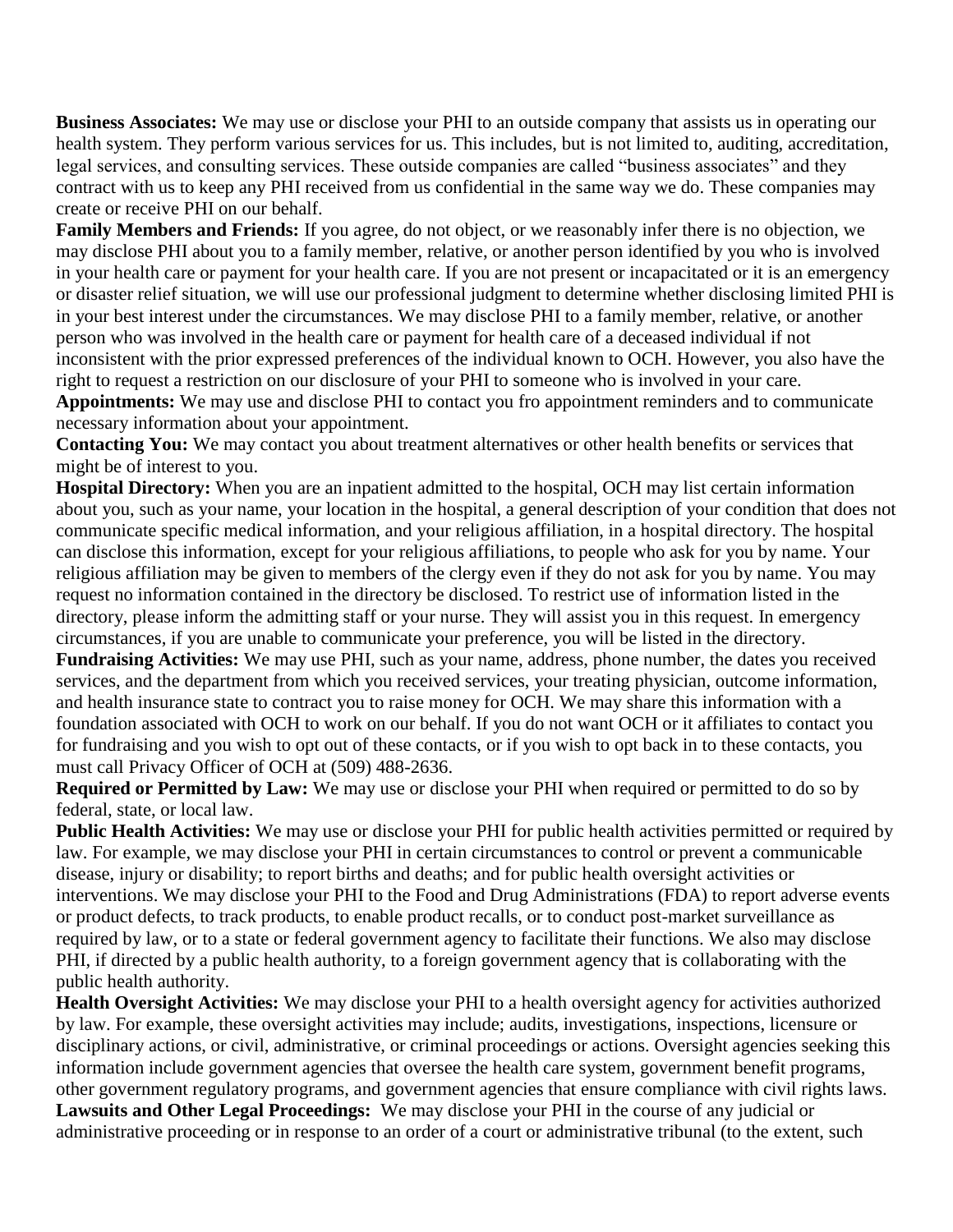disclosure is expressly authorized). If certain conditions are met, we may also disclose your PHI in response to a subpoena, a discovery request, or other lawful process.

**Abuse or Neglect:** We may disclose your PHI to a government authority authorized by law to receive reports of abuse, neglect, or domestic violence. Additionally, as required by law, if we believe you have been a victim of abuse, neglect, or domestic violence, we may disclose your PHI to a governmental entity authorized to receive such information.

**Law Enforcement:** Under certain conditions, we also may disclose your PHI to law enforcement officials for law enforcement purposes. These law enforcement purposes include, by way of example, (1) responding to a court order or similar process, (2) as necessary to locate or identify a suspect, fugitive, material witness, or missing persons, (3) reporting suspicious wounds, burns or other physical injuries, or (4) as relating to the victim of a crime.

**To Prevent a Serious Threat to Health or Safety:** Consistent with applicable laws, we may disclose your PHI if disclosure is necessary to prevent or lessen a serious and imminent threat to the health and safety of a person or the public. We also may disclose PHI if it is necessary for law enforcement authorities to identify or apprehend an individual.

**Coroners, Medical Examiners, and Funeral Directors:** We may release your PHI to a coroner or medical examiner. This may be necessary, for example, to identify a deceased person or to determine the cause of death. We may also release your PHI to a funeral director, as necessary, to carryout his/her duties.

**Organ, Eye, and Tissue Donation:** We will disclose PHI to organizations that obtain, bank or transplant organs or tissues.

**Research:** OCH may use and share your PHI for certain kinds of research. For example, a research project may involve comparing the health and recovery of all patients who received on medication to those who received another, for the same condition. All research projects, however, are subject to a special approval process. In some instances, the law allows us to do some research using your PHI without your approval.

**Workers' Compensation:** We will disclose your PHI reasonable related to a worker's compensation illness or injury following written request by your employer, worker's compensation insurer, or their representative.

**Employer Sponsored Health and Wellness Services:** We maintain PHI about employer sponsored health and wellness services we provide our patients, including services provided at the employment site. We will use the PHI to provide you medical treatment or services and will disclose the information about you to others who provide you medical care.

**Shared Medical Record/Health Information Exchanges:** We maintain PHI about our patients in shared electronic medical records that allow OCH associated to share PHI. We may also participate in various electronic health information exchanges that facilitate access to PHI by other health care providers who provide you care. For example, if you are admitted on an emergency basis to another hospital that participated in the health information exchange, the exchange will allow us to make your PHI available electronically to those who need it to treat you.

**Other Uses and Disclosures of PHI:** Most uses and disclosures of psychotherapy notes, uses and disclosures of PHI for marketing purposes, and disclosures that constitute the sale of PHI require your written authorization. Other user and disclosures of your PHI not described above will be made only with your written authorization. If you provide OCH with an authorization, you may revoke the authorization in writing, and this revocation will be effective for future uses and disclosures of PHI. However, the revocation will not be effective for information we have used or disclosed in reliance on the authorization.

#### **Your Rights Regarding Your PHI:**

**Right to Access to Your Own Health Information:** You have the right to inspect and copy most of your PHI as long as we maintain it as required by law. All requests for access must be made in writing. We may charge you a nominal fee for each page copied and postage if applicable. You also have the right to ask for a summary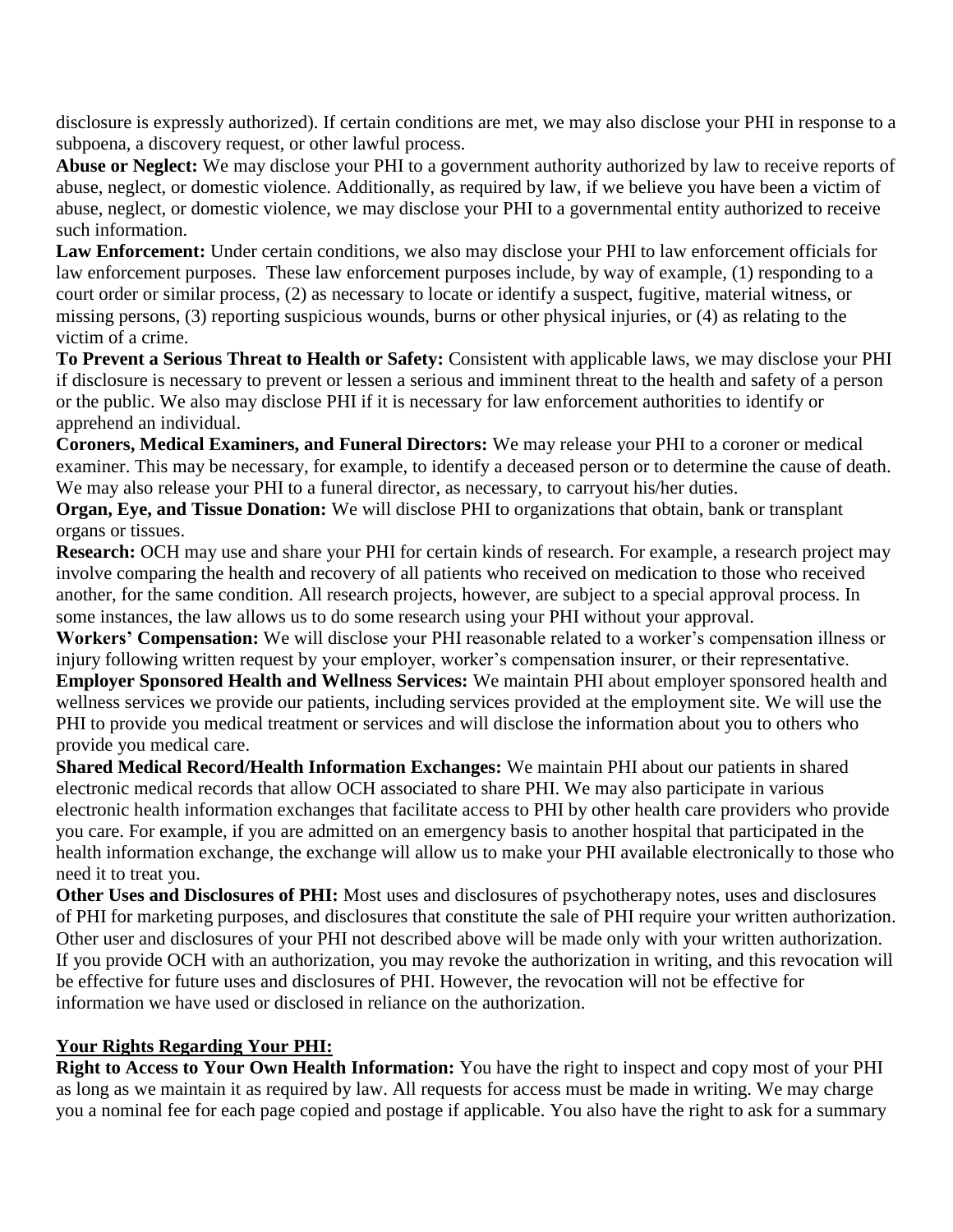of this information. If you request a summary, we may charge you a nominal fee. Please contact OCH Health Information/Medical Records Department with any questions or requests.

**Right to an Electronic Copy of Electronic Medical Records:** If you PHI is maintained in an electronic format (known as electronic medical records or an electronic health record), you have the right to request an electronic copy of your record be given to you or transmitted to another individual or entity. We will make every effort to provide access to your PHI in the form or format you request, if it is readily producible in such form or format. If the PHI is not readily producible in the form or format you request, your record will be provided in either our standard electronic format or if you do not want this form or format, a readable hard copy form. We may charge you a reasonable, cost-based fee for the labor associated with transmitting the electronic medical record.

**Right to Request Restrictions:** You have the right to request certain restrictions of our use or disclosure of your PHI. We are not required to agree to your request in most cases. However, if OCH agrees to the restriction, we will comply with your request unless the information is needed to provide you emergency treatment. OCH will agree to restrict disclosure of PHI about and individual to a health plan if the purpose of the disclosure is to carry out payment or health care operations and the PHI pertains solely to a service for which the individual, or a person other than the health care plan, has paid OCH in full. For example, if a patient pays for a service completely out of pocket and asks OCH not to tell his/her insurance company about it, we will abide by this request. A request for restriction should be made in writing. To request a restriction, you must contact Health Information/Medical Records Department. We reserve the right to terminate any previously agreed-to restrictions (other than a restriction we are required to agree to by law). We will inform you of the termination of the agreed-to restriction and such termination will only be effective with respect to PHI created after we inform you of termination.

**Right to Request Confidential Communications:** If you believe a disclosure of all or part of your PHI may endanger you, you may request in writing we communicate with you in an alternative manner or at an alternative location. For example, you may ask all communications be sent to your work address. Your request must specify the alternative means or location for communications with you. It also must state the disclosure of all or part of the PHI in a manner inconsistent with your instructions would put you in danger. We will accommodate a request for confidential communications that is reasonable and states the disclosure of all or part of your PHI could endanger you.

**Out-of-Pocket-Payment:** If you paid out-of-pocket (or in other words, you have requested that we not bill your health plan) in full for a specific item or service, you have the right to ask your PHI with respect to the specific item or service, not be disclosed to a health plan for purposed of payment or health care operations, and we will honor that request.

**Right to be Notified of a Breach:** You have the right to be notified in the event we (or one of our Business Associates) discovers a breach of unsecured PHI involving your medical information.

**Right to Inspect and Copy:** You have the right to receive and inspect a copy of your PHI that may be used to make decisions about your health. A request to inspect your records may be made to your nurse or doctor while you are an inpatient, or to the Health Information/Medical Records Department while an outpatient. For copies of your PHI, requests must go to the Health Information/Medical Records Department. For PHI in a designated record set maintained in an electronic format, you can request an electronic copy of such information. There may be a charge for these copies.

**Right to Amend:** If you feel PHI we have about you is incorrect or incomplete, you may ask us to amend the information, as long as OCH maintains the information. Requests for amending your PHI should be made to the Health Information/Medical Records Department. The OCH personnel who maintain the information will respond to your request within 60 days after you submit the written amendment request form. If we deny your request, we will provide you a written explanation. You may respond with a statement of disagreement to be appended to the information you wanted amended. If we accept your request to amend the information, we will make reasonable efforts to inform others, including people you name, of the amendment and to include the changed in any future disclosures of that information.